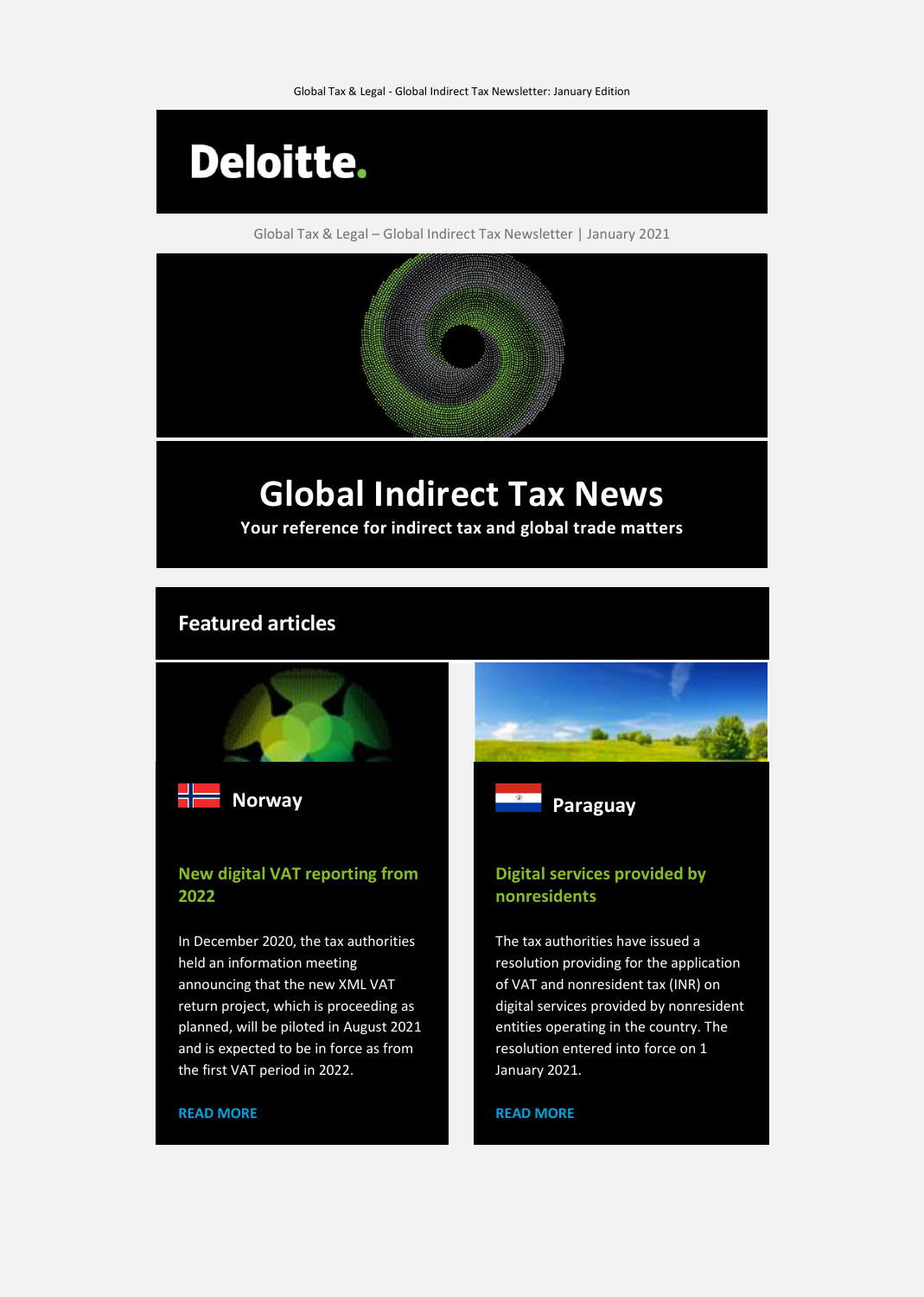



## **GST treatment of transfer pricing adjustments**

The Inland Revenue Authority of Singapore has released a new e-Tax Guide "GST: Transfer Pricing Adjustments." The guide explains the GST treatment of adjustments to the transfer price of transactions made between related parties.







# **US import and export developments**

There were a number of regulatory and policy developments in December 2020 and January 2021 that impact the global trade activities of many US importers and exporters, from the federal government and various federal agencies.

#### **[READ MORE](https://www.taxathand.com/article/15963/Canada/2021/In-case-you-missed-it-Recent-US-import-and-export-developments)**

# **Other news**

**Albania**[: Overview of key tax changes as from 1 January 2021](https://www.taxathand.com/article/15964/Albania/2021/Overview-of-key-tax-changes-as-from-1-January-2021) **Cambodia**[: Draft 2021 Financial Management Law amends indirect tax rules](https://www.taxathand.com/article/15898/Cambodia/2020/Draft-2021-Financial-Management-Law-amends-indirect-tax-rules) **Canada**[: QST: No more ITR restrictions](https://www.taxathand.com/article/15955/Canada/2021/QST-No-more-ITR-restrictions) **China**[: More taxpayers allowed to issue electronic VAT special invoices](https://www.taxathand.com/article/15940/China/2021/More-taxpayers-allowed-to-issue-electronic-VAT-special-invoices) **Cyprus**[: VAT rate changes include zero rate for certain COVID-19 related medical products](https://www.taxathand.com/article/15993/Cyprus/2021/VAT-rate-changes-include-zero-rate-for-certain-COVID-19-related-medical-products) **Finland**[: Zero VAT rate for goods used for COVID-19 testing and prevention extended](https://www.taxathand.com/article/16080/Finland/2020/Zero-VAT-rate-for-goods-used-for-COVID-19-testing-and-prevention-extended) **France**[: VAT measures introduced by Public Finance Law for 2021](https://www.taxathand.com/article/16008/France/2021/VAT-measures-introduced-by-Public-Finance-Law-for-2021) **Greece**[: Amendments to VAT rates aim to mitigate continued impact of COVID-19 \(updated\)](https://www.taxathand.com/article/15935/Greece/2021/Amendments-to-VAT-rates-aim-to-mitigate-continued-impact-of-COVID-19-updated) **Hungary**[: Update on fiscal representatives, real-time invoice data reporting obligation](https://www.taxathand.com/article/16053/Hungary/2021/Update-on-fiscal-representatives-real-time-invoice-data-reporting-obligation) **Nicaragua**[: New "law on signs" to regulate advertising enacted](https://www.taxathand.com/article/16011/Nicaragua/2021/New-law-on-signs-to-regulate-advertising-enacted) **Peru**[: New law introduces modified tax incentives for agricultural sector](https://www.taxathand.com/article/15954/Peru/2021/New-law-introduces-modified-tax-incentives-for-agricultural-sector) **Poland**[: Draft VAT group provisions submitted to EU VAT Committee](https://www.taxathand.com/article/16071/Poland/2021/Draft-VAT-group-provisions-submitted-to-EU-VAT-Committee) **Portugal**[: Brexit: Instructions issued on appointing tax representative](https://www.taxathand.com/article/15924/Portugal/2021/Brexit-Instructions-issued-on-appointing-tax-representative) **Portugal**[: Circular addresses customs consequences of end of Brexit transition period](https://www.taxathand.com/article/15923/Portugal/2021/Circular-addresses-customs-consequences-of-end-of-Brexit-transition-period-) **Portugal**[: Installment payment option introduced for first half of 2021 for certain VAT payers](https://www.taxathand.com/article/16012/Portugal/2021/Installment-payment-option-introduced-for-first-half-of-2021-for-certain-VAT-payers-) **Russia**[: Update on VAT developments \(December 2020\)](https://www.taxathand.com/article/16079/Russia/2021/Update-on-VAT-developments-December-2020) **Spain**[: Recent indirect tax developments include guidance on VAT refunds following Brexit](https://www.taxathand.com/article/16059/Spain/2021/Recent-indirect-tax-developments-include-guidance-on-VAT-refunds-following-Brexit) **Thailand**[: 7% statutory VAT rate extended](https://www.taxathand.com/article/15914/Thailand/2020/7-statutory-VAT-rate-extended) **United States**[: State Tax Matters \(8 January 2021\), including multistate indirect tax](https://www.taxathand.com/article/15941/United-States/2021/State-Tax-Matters-8-January-2021)  [developments and indirect tax developments in Illinois, Missouri and Texas](https://www.taxathand.com/article/15941/United-States/2021/State-Tax-Matters-8-January-2021) **United States**[: State Tax Matters \(15 January 2021\), including multistate indirect tax](https://www.taxathand.com/article/15976/United-States/2021/State-Tax-Matters-15-January-2021)  [developments and indirect tax developments in Kentucky](https://www.taxathand.com/article/15976/United-States/2021/State-Tax-Matters-15-January-2021)